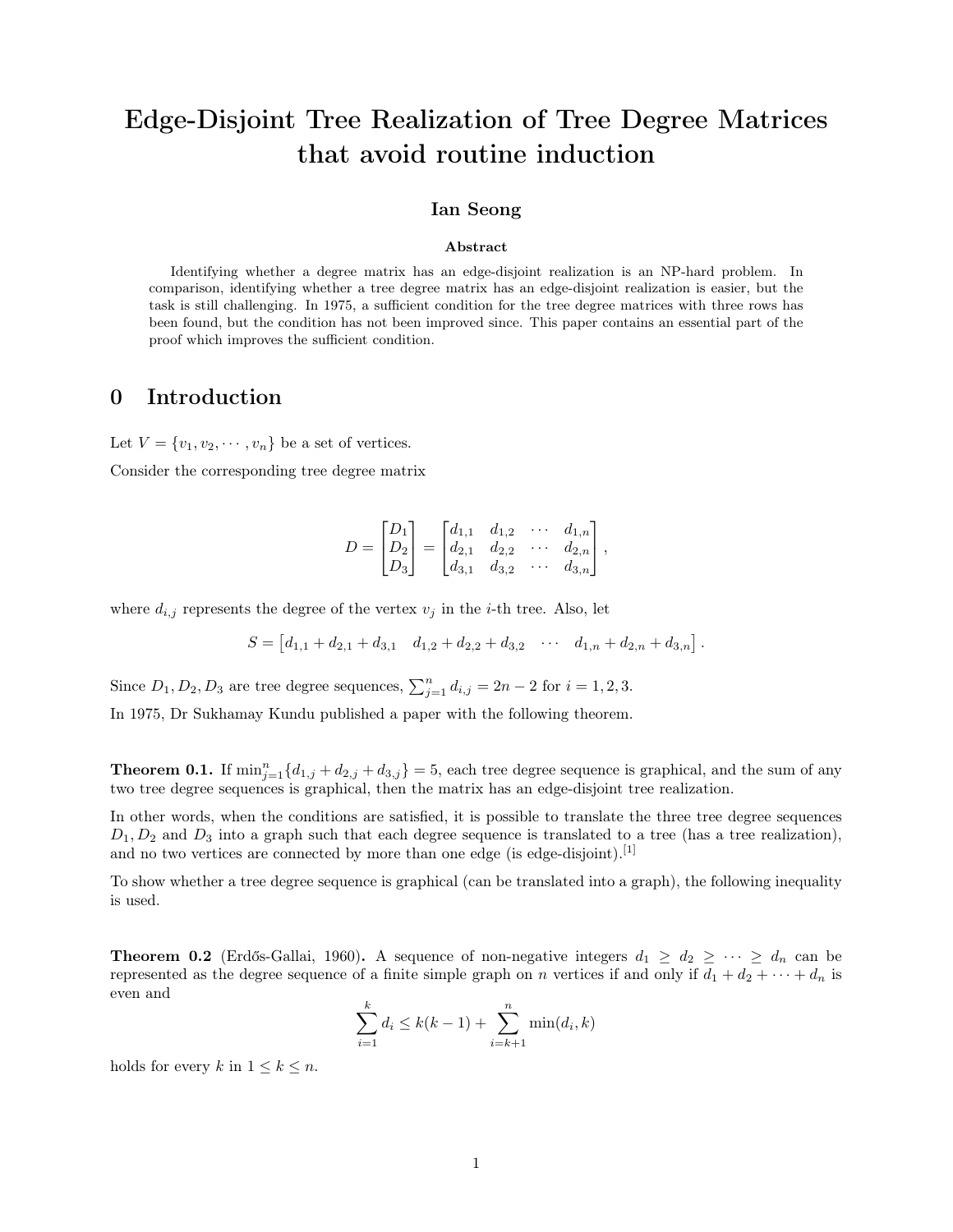The approach Dr Kundu takes in proving his theorem is mathematical induction. The main part of his proof involves showing that if D contains a column of  $\lceil$  $\overline{\phantom{a}}$ 2 2 1 (with respect to symmetry of rows) then we can remove

this column and subtract 1 from a high-degree entry (that is, an entry that is greater than 1) in the third row to construct  $D'$ , and if  $D'$  has an edge-disjoint tree realization, then we can construct an edge-disjoint tree realization of  $D$  from that of  $D'$ .

1

In the research project I conducted with Dr. Istvan Miklos and Yuhao Wan, we were working on matrices with  $\min_{j=1}^{n} \{d_{1,j} + d_{2,j} + d_{3,j}\} = 4$ . Unfortunately, the routine induction Dr. Kundu utilized does not work when the minimum column sum decreases from 5 to 4, as there are numerous pathological cases.

In this paper, We will investigate one class of those pathological cases, which is the set of matrices that satisfy the following conditions:

- $\bullet$   $n > 7$
- $\min_{j=1}^{n} \{d_{1,j} + d_{2,j} + d_{3,j}\} = 4$
- $\lceil$  $\overline{1}$  $d_{1,1}$  $d_{2,1}$  $d_{3,1}$ 1  $\vert$  =  $\lceil$  $\overline{1}$ 1 1  $n-3$ 1  $\overline{1}$ •  $\lceil$  $\overline{1}$  $d_{1,n}$  $d_{2,n}$  $d_{3,n}$ 1  $\vert$  =  $\lceil$  $\overline{1}$ 1 1 2 1  $\overline{1}$
- There is exactly one entry of  $n-3$ , which is  $d_{3,1}$ .

The reason why the matrices that satisfy the conditions above are pathological is if we remove the last column, we need to subtract 1 from either  $d_{1,1}$  or  $d_{2,1}$ , but then D' will have an entry of 0, so D' is not a tree degree matrix. More information about routine induction is contained in the next subsection.

Specifically, we will see whether certain tree degree matrices are reducible (able to perform induction by reducing  $D$  to  $D'$ ). Our aim is to show that there are only finitely many irreducible cases, because if this is so, it is possible to check these irreducible cases using a computer program, and all other matrices can be constructed by performing a set of expansions (the process of constructing  $D$  from  $D'$ ) from one of these base cases.

### Routine Induction

The following is the procedure of reducing  $D$  to  $D'$  using routine induction when there is a column  $\overline{1}$ 1 with

 $\lceil$ 

1

1

2

respect to symmetry of rows.

- 1. Remove the column  $\lceil$  $\overline{\phantom{a}}$ 1 1 2 1  $\vert \cdot$
- 2. Choose a high-degree entry from the first row  $(d_{1,j} \text{ such that } d_{1,j} > 1)$  and subtract the entry by 1.
- 3. Choose a high-degree entry from the second row and a column different from the j-th column  $(d_{2,k})$ such that  $d_{2,k} > 1$  and  $j \neq k$ ) and subtract the entry by 1.
- 4. The resulting matrix is  $D'$

Suppose D' has an edge-disjoint tree realization. Introduce the n-th column (hence, n-th vertex, or  $v_n$ ).  $v_n$ connects to  $v_i$  via the first tree, and connects to  $v_k$  via the second tree. In the third tree, find an edge which connects  $v_a$  to  $v_b$   $(a, b \neq j, k)$  and place  $v_n$  in between (so that  $v_a$  and  $v_n$  are adjacent and  $v_n$  and  $v_b$  are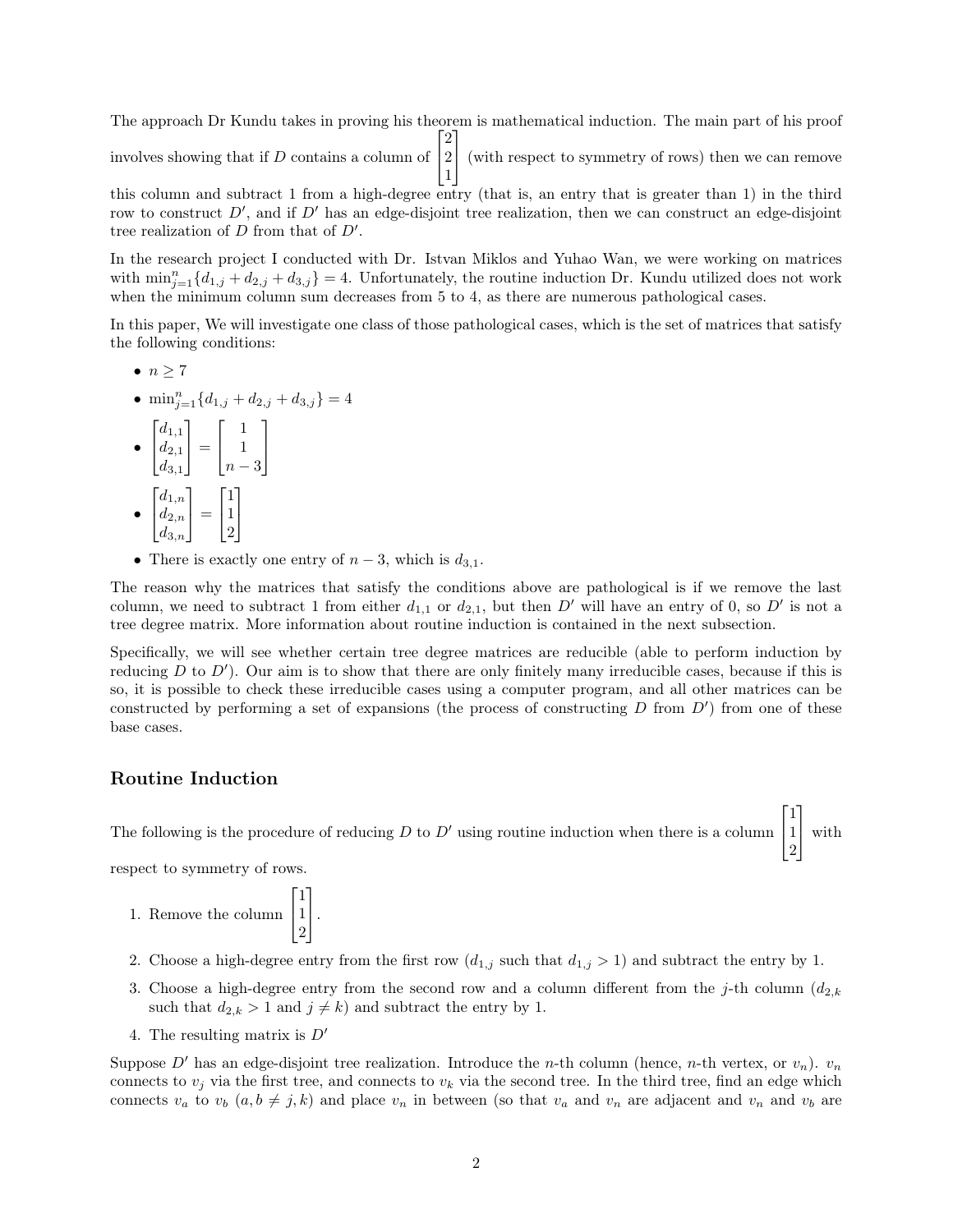adjacent, while  $v_a$  and  $v_b$  are no longer adjacent). We will call the step of placing  $v_n$  between  $v_a$  and  $v_b$ Archer's Bow. Once this process is complete, we can verify that D has an edge-disjoint tree realization from the fact that  $D'$  has an edge-disjoint tree realization (See Fig 1 for an example).



Fig 1. An example of the routine induction

## 1 Three columns with the sum  $n-1$

If D has three columns with the sum  $n-1$ , D is not reducible. This is because if the minimal sum of each column is 4 (hence, every entry in  $S$  is at least 4), no entry of  $S$  will be 3, which means  $D$  will not have any column of  $\lceil$  $\overline{1}$ 1 1 1 1 . This means we can subtract at most two entries of <sup>S</sup> by <sup>1</sup>, so we are still going to have at least one column with the sum  $n-1$ , which violates the Erdős-Gallai inequality for  $k = 1$ .

**Proposition 1.1.** If D has three columns with the sum  $n - 1$ , then D has at most 9 columns, so there are finitely many such matrices that cannot be reduced.

Proof. Since the minimum sum of each column is 4, S will look like the following:

 $S = \begin{bmatrix} n-1 & n-1 & n-1 & \geq 4 & \geq 4 & \cdots & \geq 4 \end{bmatrix}$ 

Hence, the sum of all the entries in  $S$  will be

$$
6n - 6 \ge 3(n - 1) + 4(n - 3)
$$
  
= 7n - 15

which means,  $n \leq 9$ .

 $\Box$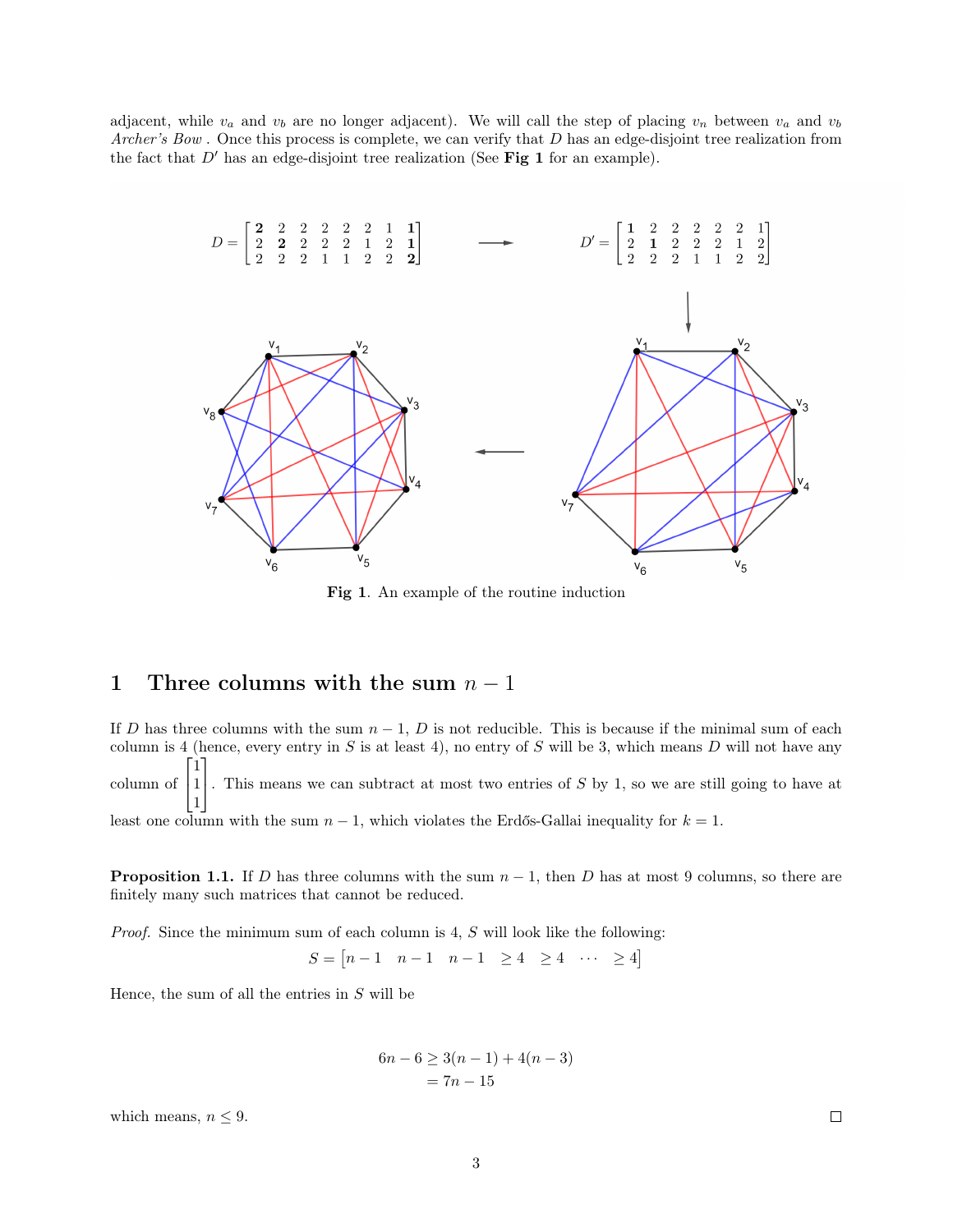## 2 Two columns with the sum  $n-1$

If we can find a column  $\lceil$  $\overline{\phantom{a}}$ 1 2 1 1 or  $\lceil$  $\overline{\phantom{a}}$ 2 1 1 1 , we can reduce  $D$  to  $D'$  using the same method as the routine induction. This will be shown later in the section where we show that if there are at most two columns with the sum  $n-1$ , then we can always reduce D by removing the column  $\lceil$  $\overline{1}$ 1 2 1 1 or  $\lceil$  $\overline{1}$ 2 1 1 1  $\vert \cdot$ 

**Proposition 2.1.** If D has exactly two columns with the sum  $n-1$ , and no columns of  $\lceil$  $\overline{\phantom{a}}$ 1 2 1 1 or  $\lceil$  $\overline{1}$ 2 1 1 1 , then D has at most 8 columns, so there are finitely many such irreducible matrices.

Proof. Note that the third tree degree sequence is

$$
D_3 = [n-3 \ 1 \ 1 \ \cdots \ 1 \ 2 \ 2],
$$

with respect to symmetry of columns.

Since we cannot find any column of  $\lceil$  $\overline{\phantom{a}}$ 1 2 1 1 or  $\lceil$  $\overline{1}$ 2 1 1 1 , each column with the third entry <sup>1</sup> has the sum of at least 5.

Therefore, when a column with the sum of  $n-1$  (suppose, without loss of generality, that this is the second column) has  $d_{3,2} = 1$ , D looks like the following:

$$
\begin{bmatrix}\n1 & d_{1,2} & d_{1,3} & d_{1,4} & \cdots & d_{1,n-1} & 1 \\
1 & d_{2,2} & d_{2,2} & d_{2,4} & \cdots & d_{2,n-1} & 1 \\
n-3 & 1 & 1 & 1 & \cdots & 2 & 2\n\end{bmatrix}
$$
\n
$$
S = \begin{bmatrix} n-1 & n-1 & \geq 5 & \geq 5 & \cdots & \geq 4 & 4 \end{bmatrix}
$$

Then the sum of the all the entries in  $S$  is

$$
6n - 6 \ge 2(n - 1) + 5(n - 4) + 2 \cdot 4
$$
  
= 7n - 14

Hence,  $n \leq 8$ .

In the case of  $d_{3,2} = 2$ , D looks like the following:

$$
\begin{bmatrix}\n1 & d_{1,2} & d_{1,3} & d_{1,4} & \cdots & d_{1,n-1} & 1 \\
1 & d_{2,2} & d_{2,2} & d_{2,4} & \cdots & d_{2,n-1} & 1 \\
n-3 & 2 & 1 & 1 & \cdots & 1 & 2\n\end{bmatrix}
$$
\n
$$
S = [n-1 \quad n-1 \geq 5 \geq 5 \cdots \geq 5 \quad 4]
$$

Then the sum of the all the entries in  $S$  is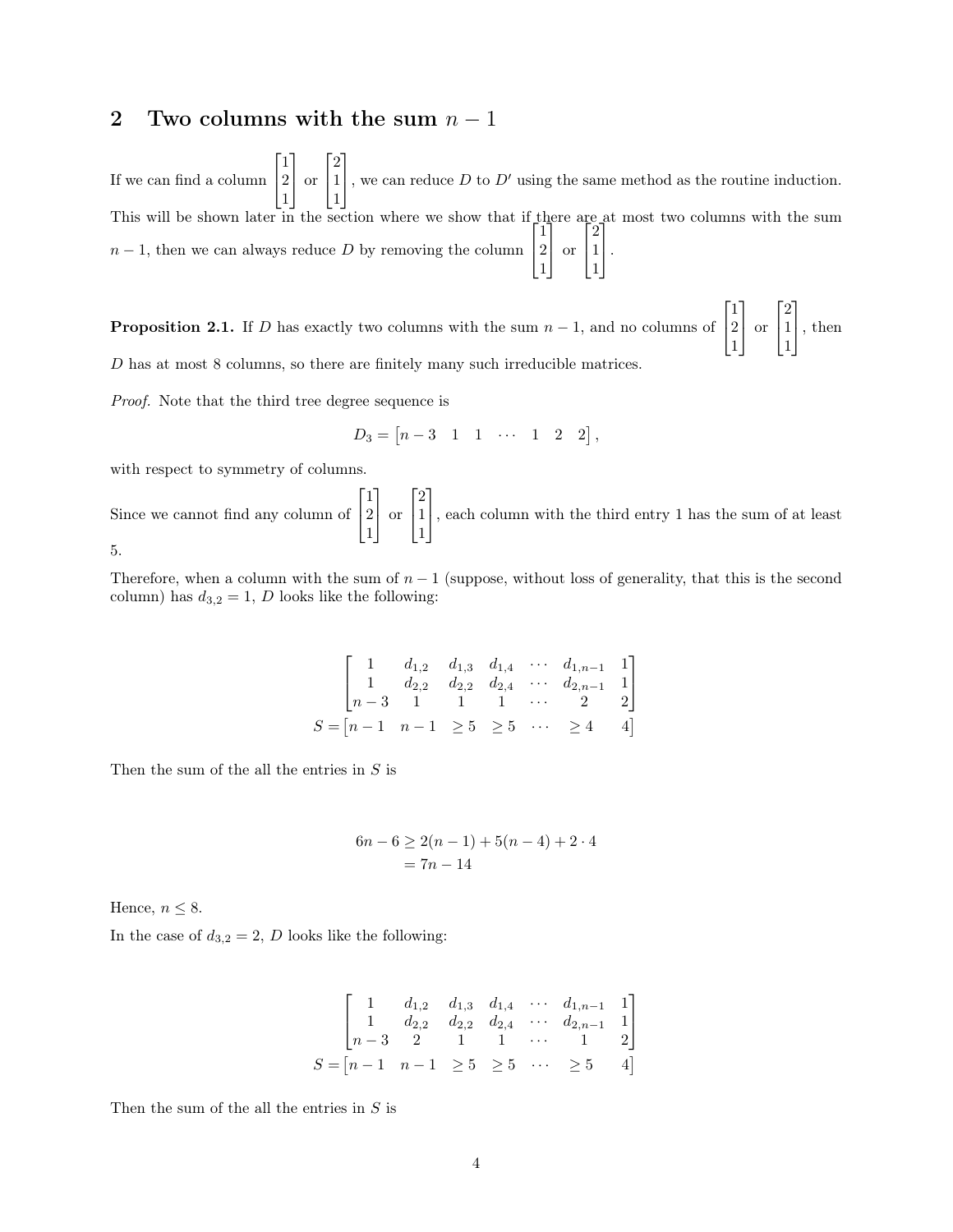$$
6n - 6 \ge 2(n - 1) + 5(n - 3) + 4
$$
  
= 7n - 13.

Hence,  $n \leq 7$ .

After looking at the two cases, we can conclude that  $n \leq 8$ .

Induction on  $\sqrt{ }$  $\overline{1}$ 1 2  $\begin{bmatrix} 2 \\ 1 \end{bmatrix}$ 1

**Proposition 2.2.** If D has at most two columns with the sum  $n-1$  and a column of  $\lceil$  $\overline{1}$ 2 1 1 1 (or  $\lceil$  $\overline{\phantom{a}}$ 1 2 1 1  $\bigg|$ , then D is reducible, and we can obtain  $D'$  by removing the column of  $\lceil$  $\overline{1}$ 2 1 1 1 (or  $\sqrt{ }$  $\overline{1}$ 1 2 1 1  $\bigg|$ ). Proof. Without loss of generality, suppose D has a column of  $\lceil$  $\overline{1}$ 1 2 1 1 - suppose this is the  $j$ -th column.

Then, in  $D$ ,  $v_1$  connects to  $v_j$  via an edge of the third tree.

Now, there must be another high degree (degree greater than 1) in  $D_1$  (suppose this is k-th column) so suppose  $v_i$  is connected to  $v_k$  via an edge of the first tree in D. If there is another column with the sum  $n-1$ , then the k-th column must be the column with the sum  $n-1$  (because otherwise, D' will have a column with the sum  $n-1$ , which violates the Erdős-Gallai Inequality of  $k = 1$ ). We can always ensure that  $d_{1,k} > 1$ when the sum of k-th column is  $n-1$ , because if  $d_{1,k} = 1$ , then  $d_{2,k} = n-3$ , but we assumed earlier that we require D to have at most one entry of  $n-3$ .

Now, suppose we cannot find an edge in the second tree among  $V \setminus \{v_1, v_j, v_k\}$  in  $D'$  (so that even if there is a tree realization of  $D'$ , we cannot perform the Archer's Bowand conclude that D also has a tree realization).

Then, the other  $n-3$  vertices must be connected to  $v_k$  in the second tree, so  $d_{2,k} \geq n-3$  (in D'). Since the value of  $d_{2,k}$  does not change when we expand D' to D,  $d_{2,k} \geq n-3$  in D as well. This is a contradiction, because we required D to have at most one entry of  $n-3$  (See Fig 2. for the diagram).

Hence, we can find an edge in the second tree among  $V \setminus \{v_1, v_j, v_k\}$ , so we can perform the routine induction by removing the j-th column when there are at most 2 columns with the sum  $n-1$ .

Therefore, if *D* has a column 
$$
\begin{bmatrix} 2 \\ 1 \\ 1 \end{bmatrix}
$$
 (or  $\begin{bmatrix} 1 \\ 2 \\ 1 \end{bmatrix}$ ) and at most two columns with the sum  $n - 1$ , then *D* is reducible,  
and *D'* can be obtained by removing the column  $\begin{bmatrix} 2 \\ 1 \\ 1 \end{bmatrix}$  (or  $\begin{bmatrix} 1 \\ 2 \\ 1 \end{bmatrix}$ ).

 $\Box$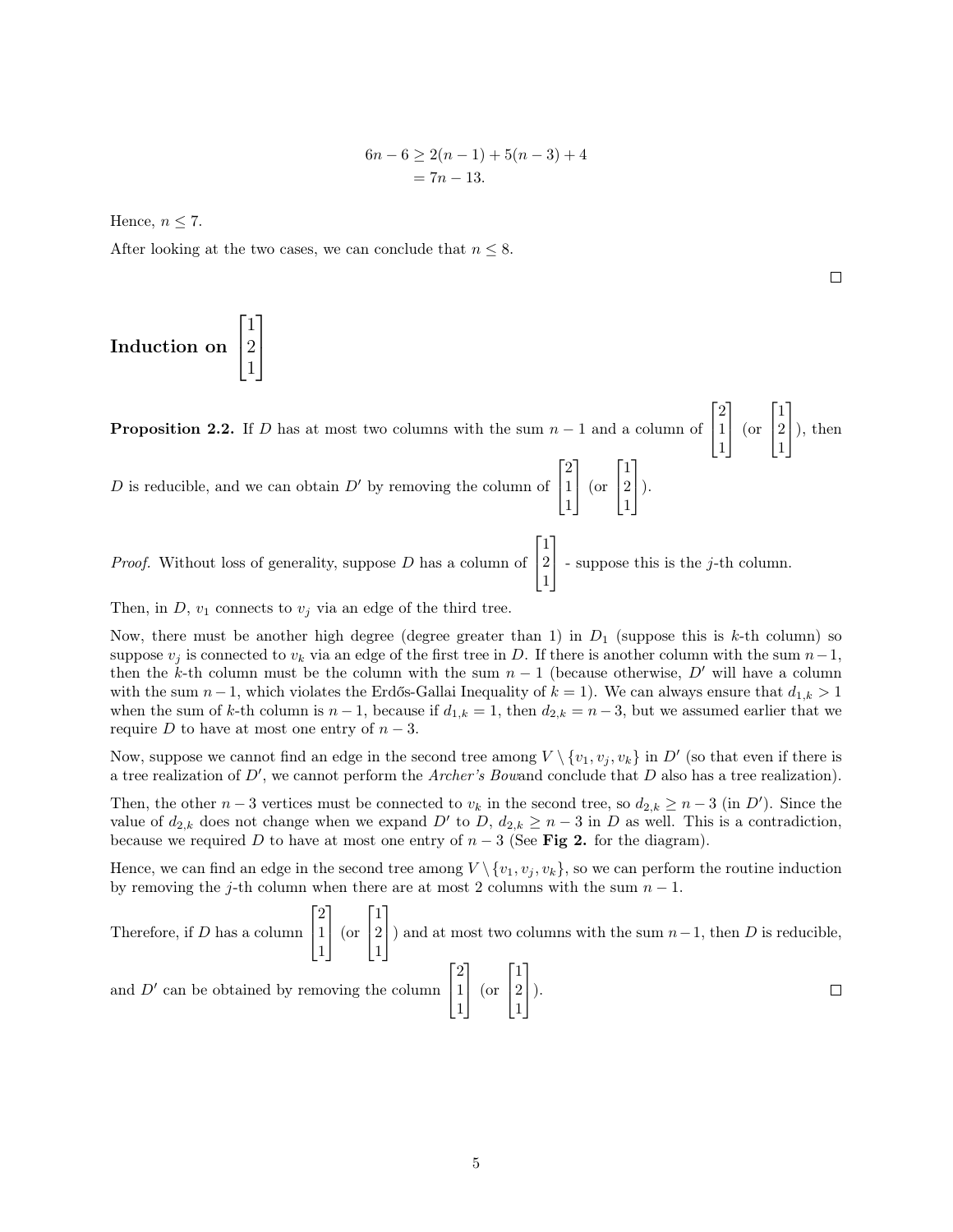$$
D=\left[\begin{matrix}1&\cdots&\overbrace{d_{1,k}}&\cdots&1&\cdots&1\\1&\cdots&d_{2,k}&\cdots&2&\cdots&1\\n-3&\cdots&d_{3,k}&\cdots&1&\cdots&2\end{matrix}\right]
$$

$$
D' = \begin{bmatrix} 1 & \cdots & d_{1,k} & \cdots & 1 \\ 1 & \cdots & \cdots & 1 \\ n-4 & \cdots & d_{3,k} & \cdots & 2 \end{bmatrix}
$$
  
Fig 2. Reducing *D* to *D'* when there is a column of  $\begin{bmatrix} 1 \\ 2 \\ 1 \end{bmatrix}$ 

## 3 One column with the sum  $n-1$

**Proposition 3.1.** In  $D$ , there exists a column of  $\sqrt{ }$  $\overline{1}$ 3 1 1 1  $\vert$ ,  $\sqrt{ }$  $\overline{1}$ 2 2 1 1 , or  $\sqrt{ }$  $\overline{1}$ 1 2 1 1 , with respect to the symmetry of rows.

*Proof.* It suffices to show that among the columns which have  $d_{3,j} = 1$ , there exists a column with the sum  $4$  or  $5.$ 

Suppose no columns with  $d_{3,j} = 1$  have the sum  $4$  or  $5.$ 

Since  $\min_{j=1}^{n} \{d_{1,j} + d_{2,j} + d_{3,j}\} = 4$ , all the columns with  $d_{3,j} = 1$  have the sum at least 6.

Hence,  $D$  will look like the following:

$$
\begin{bmatrix} 1 & & & & \\ 1 & & & & \\ n-3 & 1 & 1 & \cdots & 1 & 2 & 2 \end{bmatrix}
$$
  

$$
S = \begin{bmatrix} n-1 & \geq 6 & \geq 6 & \cdots & \geq 6 & \geq 4 & \geq 4 \end{bmatrix}
$$

Then, the sum of all the entries in  $S$  is

$$
6n - 6 \ge (n - 1) + 6(n - 3) + 2 \cdot 4 = 7n - 11
$$
  
\n
$$
\Rightarrow n \le 5
$$

This is a contradiction, because we required D to have at least 7 columns.

 $\lceil$ 1  $\lceil$ 1  $\lceil$ 1 3 2 1 Therefore, we must have a column with  $d_{3,j} = 1$  which is 1  $\vert \cdot$ 2 or 2  $\vert \cdot$  $\Box$  $\overline{1}$  $\overline{1}$  $\overline{1}$ 1 1 1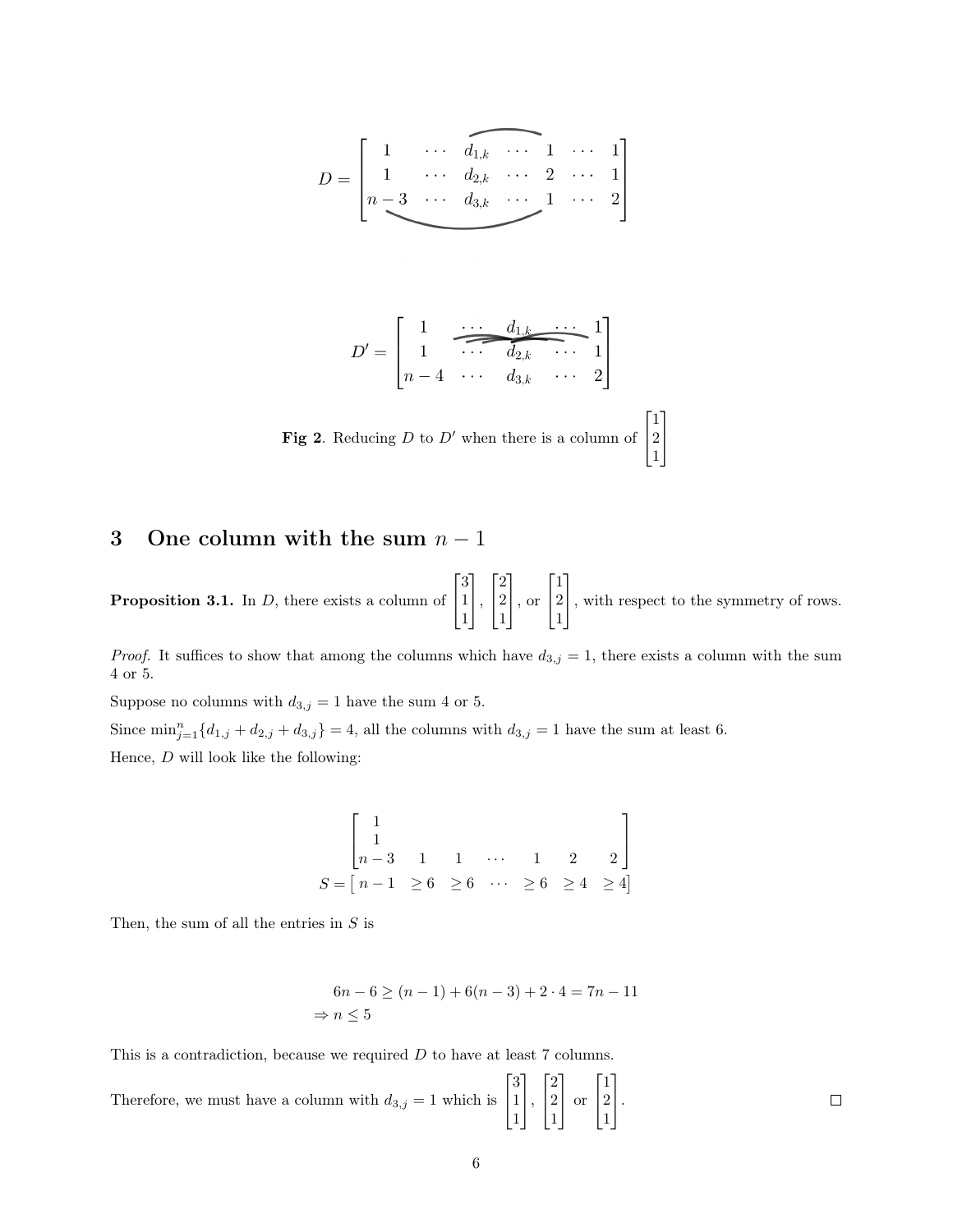**Proposition 3.2.** If D has exactly one column with the sum  $n - 1$ , then there are finitely many such irreducible matrices.

Proof. According to Proposition 3.1, we can always find a column with  $\lceil$  $\overline{1}$ 3 1 1 1  $\vert$ ,  $\lceil$  $\overline{\phantom{a}}$ 2 2 1 1 or  $\lceil$  $\overline{1}$ 1 2 1 1 , with respect to

the symmetry of  $D_1$  and  $D_2$ .

<u>Case 1</u>: *D* has a column of  $\lceil$  $\overline{1}$ 1 2 1 1  $\vert \cdot$ 

Then, D is reducible, according to **Proposition 2.2**.

Case 2: D has no columns of  $\lceil$  $\overline{1}$ 1 2 1 1 , but has a column of  $\lceil$  $\overline{1}$ 2 2 1 1  $\vert \cdot$ 

We will reduce D to D' by removing this column (call this the j-th column).

Assume  $D'$  has a realization. We will show that from this assumption, we can conclude that  $D$  has a realization.

Connect  $v_j$  with  $v_1$  via the third tree. (This means  $d_{3,1}$  will become  $n-4$  after the reduction.)

Now, let's look at the second row.

The entries in the second row will be  $D_2 = \begin{bmatrix} 1 & d_{2,2} & d_{2,3} & \cdots & d_{2,j-1} & 2 & d_{2,j+1} & \cdots & d_{2,n-1} & 1 \end{bmatrix}$ .

Suppose we cannot find an edge in the second tree of the realization of D' among  $\{v_2, v_3, \cdots v_{i-1}, v_{i+1}, \cdots v_{n-1}, v_n\}$ (hence, cannot perform the Archer's Bow from  $D'$ ).

This is a contradiction, because this means all these  $n-2$  vertices (and  $n-2 \geq 1$ ) must connect to  $v_1$  via the second tree, while  $d_{2,1} = 1$ .

Hence, we can find an edge in the second tree among  $\{v_2, v_3, \cdots v_{j-1}, v_{j+1}, \cdots v_{n-1}, v_n\}$ .

Suppose this edge connects  $v_a$  and  $v_b$ .

Now, we will try to find an edge in the first tree of the realization of D' which is not incident to  $v_1, v_a$  nor  $v_b$ .

$$
Case 2a: d_{3,a} = d_{3,b} = 1
$$

Note that we cannot have  $d_{2,a} = d_{2,b} = 1$ , because  $v_a$  and  $v_b$  are connected by an edge in the second tree, and we cannot connect two vertices with degrees 1 in a tree of  $n \geq 7$ .

Hence,  $d_{2,a} + d_{2,b} \geq 3$ .

Suppose we cannot find an edge in the first tree of the realization of D' among  $V \setminus \{v_1, v_a, v_b, v_j\}$  (hence, cannot perform the Archer's Bow from  $D'$ ).

This means all the edges of the first tree of  $D'$  are incident to  $v_1, v_a$  or  $v_b$ .

Then,  $d_{1,a} + d_{1,b} \ge n-4$ . (This is because in the first tree, even though  $v_i \in V \setminus \{v_1, v_a, v_b, v_j\}$  is connected to  $v_1, v_i$  must also be connected one of  $v_a$  and  $v_b$ , so all  $n-4$  vertices must somehow connect to  $v_a$  or  $v_b$ ).

Moreover,  $d_{1,a} + d_{1,b} \geq n-3$ , because in the first tree, one of the vertices of  $V \setminus \{v_1, v_a, v_b, v_j\}$  must connect to both  $d_a$  and  $d_b$ , as the first tree must be connected. (See Fig 3. for diagram)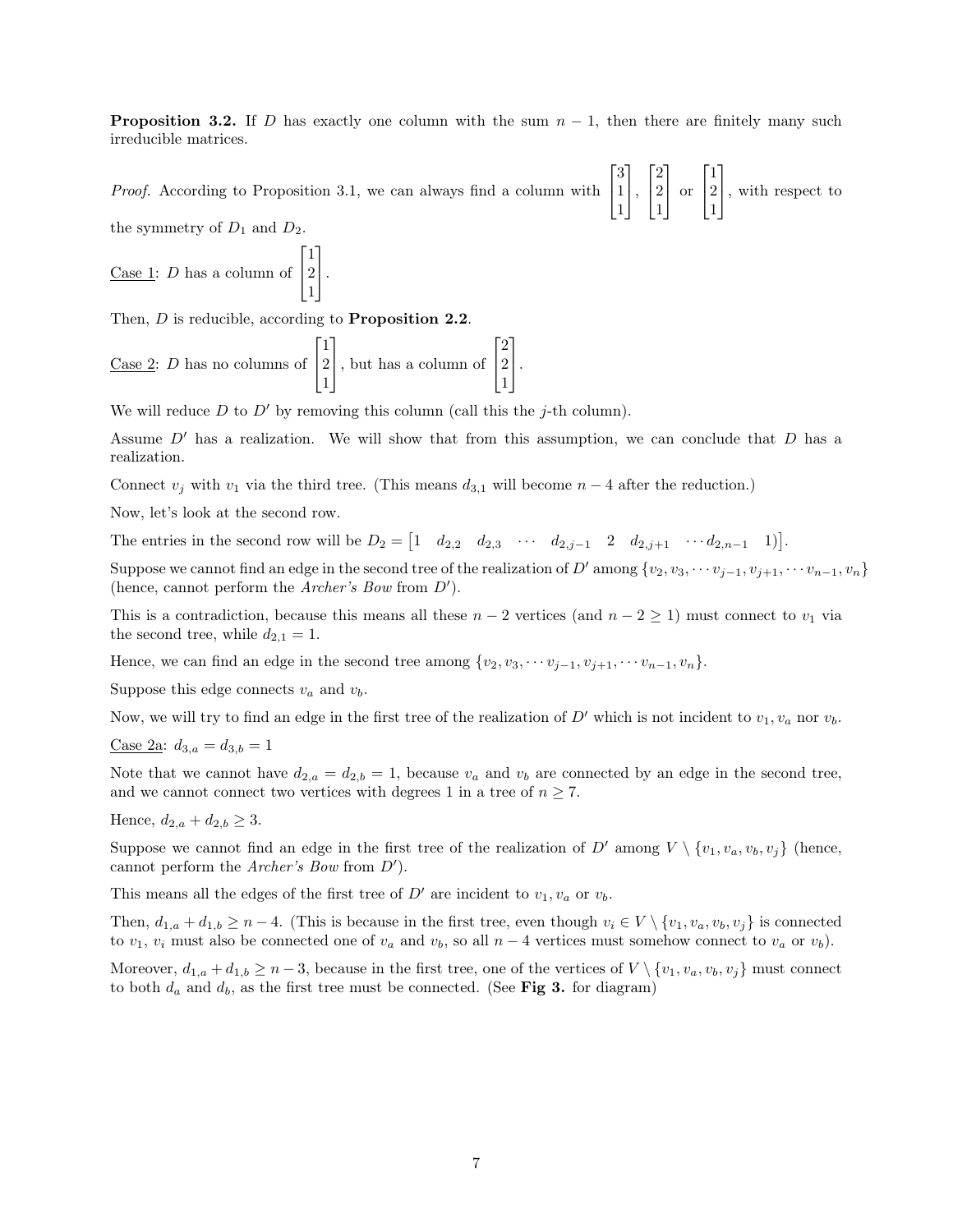

**Fig 3.** An example of  $D'$  which satisfies the descriptions above

Therefore, the sum of all the entries in D will be

$$
6n - 6 \ge (n - 1) + d_{1,a} + d_{1,b} + d_{2,a} + d_{2,b} + d_{3,a} + d_{3,b} + 5(n - 5) + 2 \cdot 4
$$
  
\n
$$
\ge (n - 1) + n - 3 + 3 + 2 + 5(n - 5) + 8
$$
  
\n
$$
= 7n - 16
$$

 $\lceil$ 

2

1

This means  $n \leq 10$ . Hence, we have finitely many such matrices D that are irreducible by removing  $\overline{1}$ 2 1  $\vert \cdot$ 

Case 2b:  $d_{3,a} = 1, b = n$ 

Suppose we cannot find an edge in the first tree of the realization of D' among  $V \setminus \{v_1, v_a, v_j, v_n\}.$ 

This means all the vertices in  $V \setminus \{v_1, v_a, v_j, v_n\}$  must connect to  $v_a$  in the first tree (as  $d_{1,1} = d_{1,n} = 1$ , so if any vertex connects to one of  $v_1$  and  $v_n$ , or both, it must connect to  $v_a$  anyways, to make the graph connected). Hence,  $d_{1,a} \geq n-4$ .

Since  $d_{2,a} \geq 2$  (because  $v_a$  is connected to  $v_b$  in the second tree and  $d_{2,b} = 1$ ),

$$
d_{1,a} + d_{2,a} + d_{3,a} \ge (n-4) + 2 + 1 = n - 1,
$$

which is a contradiction, as we required D to have exactly one column with the sum  $n - 1$ , and the column sum cannot exceed  $n-1$ .

Hence, in the first tree, we must be able to find an edge among  $V \setminus \{v_1, v_a, v_j, v_n\}$ , so we can reduce D to D'

by removing the j-th column, which is  $\lceil$  $\overline{\phantom{a}}$ 2 2 1 1  $\vert \cdot$ 

<u>Case 2c</u>:  $d_{3,a} = 1$ ,  $d_{3,b} = 2$  and  $b \neq n$ 

Then, the situation is similar to Case 2a, but with  $d_{3,b} = 2$  instead of 1.

Hence,

$$
6n - 6 \ge (n - 1) + d_{1,a} + d_{1,b} + d_{2,a} + d_{2,b} + d_{3,a} + d_{3,b} + 5(n - 4) + 4
$$
  
\n
$$
\ge (n - 1) + n - 3 + 3 + 3 + 5(n - 4) + 4
$$
  
\n
$$
= 7n - 14
$$

which means  $n \leq 8$ .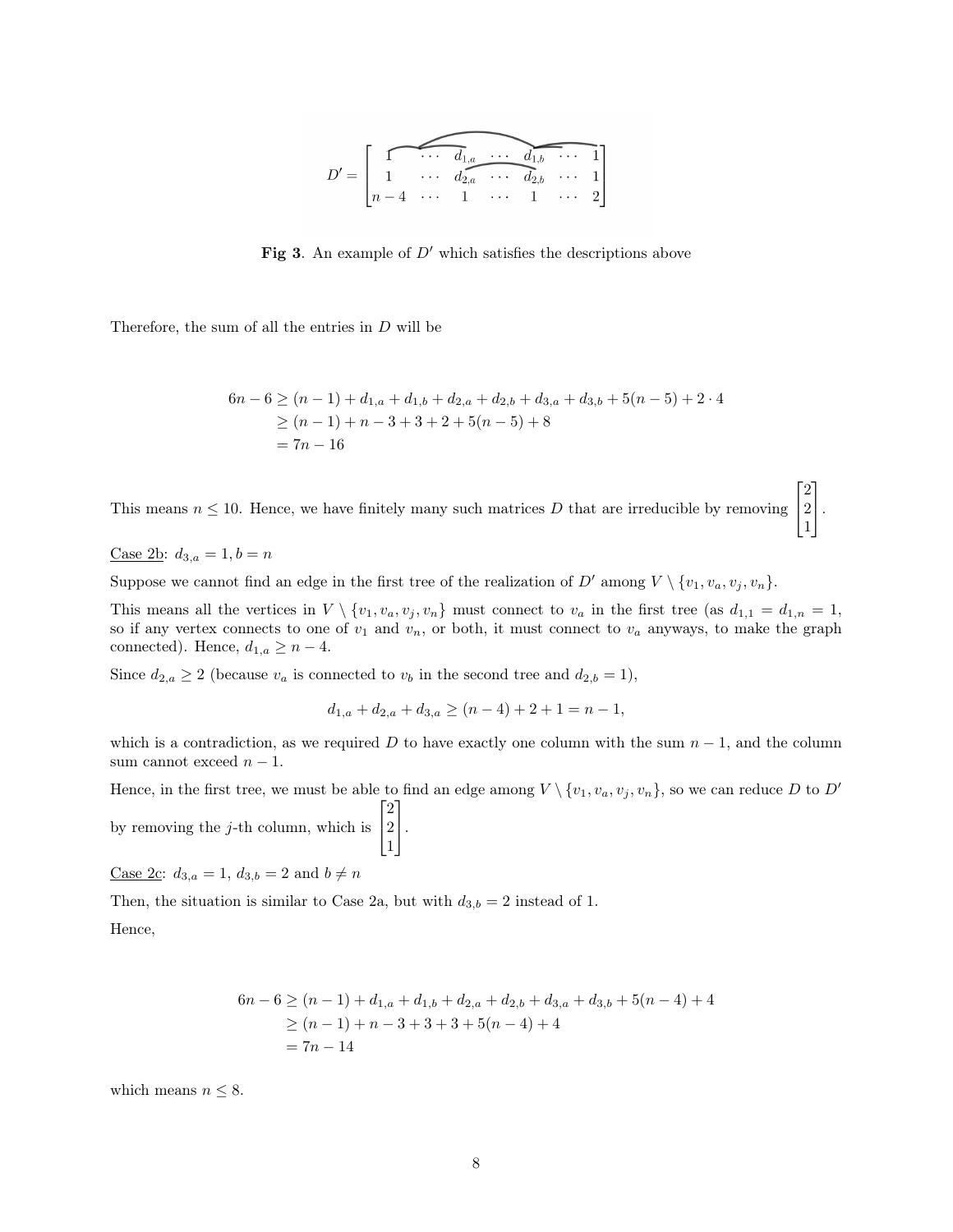Therefore, there are finitely many matrices  $D$  which cannot be reduced by removing  $\overline{1}$ 2  $\vert \cdot$ 

 $\lceil$ 

2

1

1

#### Case 2d:  $d_{3,a} = 2, b = n$

Then, the case is similar to Case 2b, except  $d_{3,a} = 2$  instead of 1.

Therefore,  $d_{1,a} \geq n-4$ ,  $d_{2,a} \geq 2$  and  $d_{3,a} = 2$ , so  $d_a \geq n$ , which is a contradiction.

Hence, if D has a column of  $\lceil$  $\overline{1}$ 2 2 1 1 , then there are only finitely many such matrices that cannot be reduced by removing this column.

Case 3: *D* has no columns of 
$$
\begin{bmatrix} 2 \\ 2 \\ 1 \end{bmatrix}
$$
 and  $\begin{bmatrix} 1 \\ 2 \\ 1 \end{bmatrix}$ , but has columns of  $\begin{bmatrix} 3 \\ 1 \\ 1 \end{bmatrix}$ .  
\n**Lemma 3.3.** If *D* satisfies  $n \ge 11$  and has no columns of  $\begin{bmatrix} 2 \\ 2 \\ 1 \end{bmatrix}$  or  $\begin{bmatrix} 1 \\ 2 \\ 1 \end{bmatrix}$  ( $\begin{bmatrix} 2 \\ 1 \\ 1 \end{bmatrix}$  equivalently), then *D* must have at least two columns of  $\begin{bmatrix} 3 \\ 1 \\ 1 \end{bmatrix}$  and two columns of  $\begin{bmatrix} 1 \\ 3 \\ 1 \end{bmatrix}$ .

Proof. Assume that D has at most one column of  $\lceil$  $\overline{1}$ 1 3 1 1  $\vert \cdot$ 

Now, since  $d_{1,1} + d_{2,1} + d_{3,1} = n - 1$ , the sum of the last  $n - 1$  entries of S is  $5n - 5$ .

Note that we cannot have more than 2 columns with the sum 4, because that means we will obtain a column of  $\lceil$  $\overline{\phantom{a}}$ 1 2 1 1 (or  $\lceil$  $\overline{1}$ 2 1 1 1  $\bigg|$ ).

Therefore, we can have at most 2 columns with the sum 4, and this means we can have at most 5 entries of  $S$  that are not 5;  $S$  is going to look either like:

| $[n-1 \ 6 \ 6 \ 5 \ 5 \ \cdots \ 5 \ 4 \ 4],$                             |  |  |  |  |
|---------------------------------------------------------------------------|--|--|--|--|
| $\begin{bmatrix} n-1 & 7 & 5 & 5 & 5 & \cdots & 5 & 4 & 4 \end{bmatrix},$ |  |  |  |  |
| $\begin{bmatrix} n-1 & 6 & 5 & 5 & 5 & \cdots & 5 & 5 & 4 \end{bmatrix}.$ |  |  |  |  |

or

Therefore, S will have at least  $n-5$  entries of 5.

Furthermore, if we look at  $D_3$ ,  $d_{3,1} = n - 3$  and  $d_{3,n} = 2$ , which means for all columns which satisfy  $d_{1,j} + d_{2,j} + d_{3,j} = 5$ , there are at least  $n - 5$  columns which have  $d_{3,j} = 1$ .

Then, since we don't have any columns of 
$$
\begin{bmatrix} 2 \\ 2 \\ 1 \end{bmatrix}
$$
, for all  $j$  where  $d_{1,j} + d_{2,j} + d_{3,j} = 5$ ,  $d_{1,j} = 1$  or 3.  
Since we have at most one column of  $\begin{bmatrix} 1 \\ 3 \\ 1 \end{bmatrix}$ , the sum of the entries of  $D_1$  is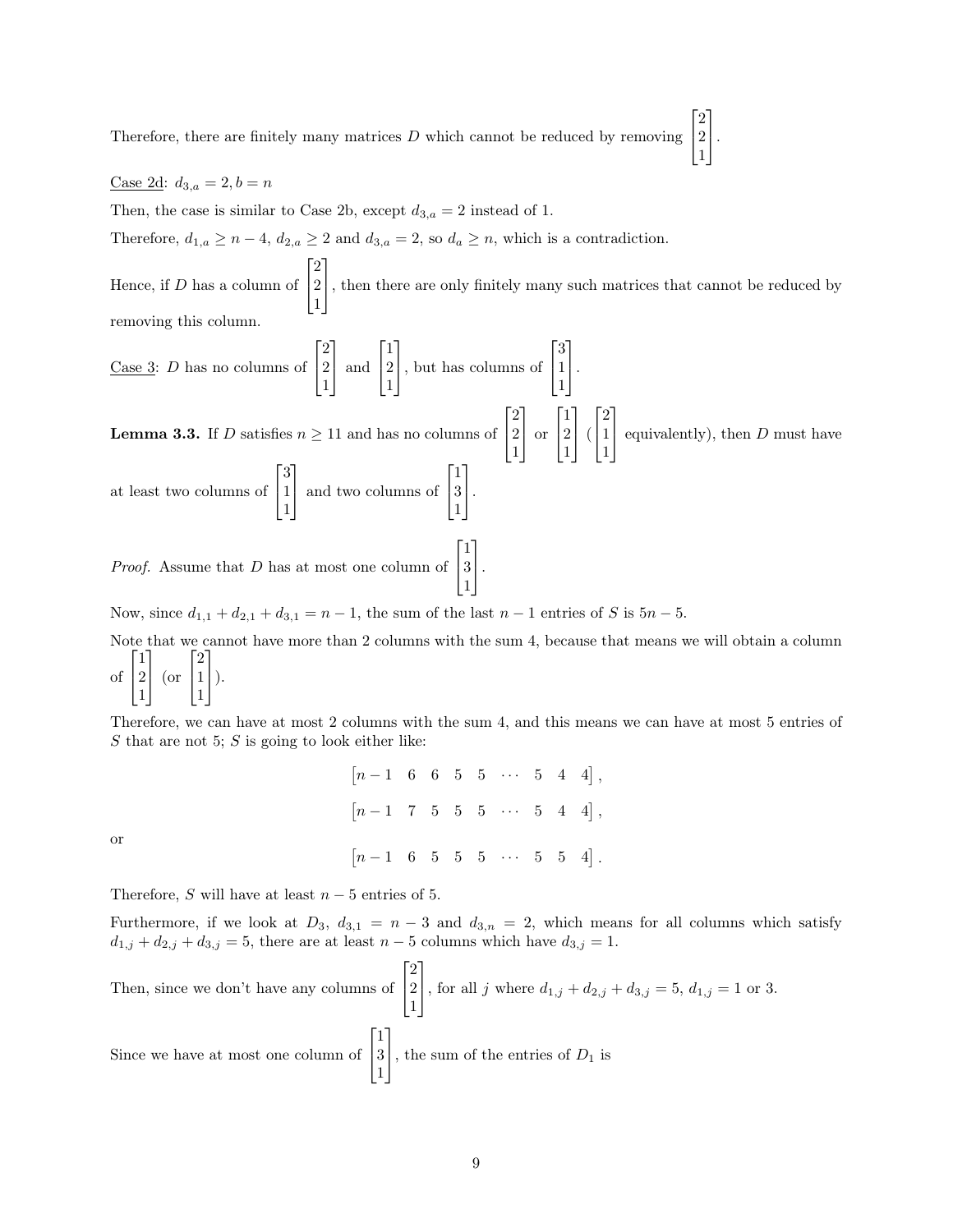$$
2n - 2 \ge (n - 6) \cdot 3 + 6 \cdot 1 = 3n - 12
$$
  
\n
$$
\Rightarrow n \le 10
$$

and this is a contradiction to the original assumption.

 $\lceil$ 1 3 Using a similar argument, we can conclude that if we have at most one column of 1 , we get a contradiction.  $\overline{\phantom{a}}$ 1  $\lceil$ 2 1  $\lceil$ 2 1 Hence, if D satisfies  $n \geq 11$  and has no columns of 1 nor 2 , then  $D$  must have at least two columns of  $\overline{1}$  $\overline{1}$ 1 1  $\sqrt{ }$ 1  $\sqrt{ }$ 1 1 3 3 | and two columns of 1  $\vert \cdot$  $\overline{1}$  $\overline{\phantom{a}}$ 1 1  $\Box$ 

For the matrices with  $n \leq 10$ , there are finitely many matrices which have less than two columns of  $\lceil$  $\overline{1}$ 3 1 1 1 or

less than two columns of  $\sqrt{ }$  $\overline{1}$ 1 3 1 1 , and hence irreducible using the method which will be outlined below.

Let us look at the four columns: two columns of  $\lceil$  $\overline{1}$ 3 1 1 1 | and two columns of  $\lceil$  $\overline{1}$ 1 3 1 1 . We will try to reduce  $D$  with these four columns into  $D'$  with two columns of  $\lceil$  $\overline{\phantom{a}}$ 2 2 1 1  $\vert \cdot$ 

Suppose  $v_w$  and  $v_z$  are vertices that correspond to the columns of  $\lceil$  $\overline{1}$ 3 1 1 1 and  $v_x, v_y$  are vertices that correspond

to the columns of  $\lceil$  $\overline{1}$ 1 3 1 1 . Now, consider  $(V \setminus \{v_w, v_x, v_y, v_z\}) \cup \{v_s, v_t\}$ , where  $v_s, v_t$  are vertices that correspond  $\lceil$ 2 1

to columns of  $\overline{1}$ 2 1 . Suppose the tree degree matrix which corresponds to  $(V \setminus \{v_w, v_x, v_y, v_z\}) \cup \{v_s, v_t\}$  is

called D' (this means  $d_{3,1}$  would have decreased by 2, because D' has 2 less columns than D, and we still need  $d_{3,1}$  to be 3 less than the number of columns).

Assume D' has a realization. Suppose  $T_1$  is a subtree that contains a path in the first tree from  $v_s$  to  $v_t$ ,  $T_2$ is a subtree of the first tree that is connected to  $v<sub>s</sub>$  which is not  $T<sub>1</sub>$ , and  $T<sub>3</sub>$  is a subtree of the first tree that is connected to  $v_t$  which is not  $T_1$ .

Also, Suppose  $T_4$  is a subtree of the second tree that contains a path from  $v_s$  to  $v_t$ ,  $T_5$  is a subtree of the second tree that is connected to  $v_s$  which is not  $T_4$ , and  $T_6$  is a subtree of the second tree that is connected to  $v_t$  which is not  $T_4$ . Then, we can construct the realization as below: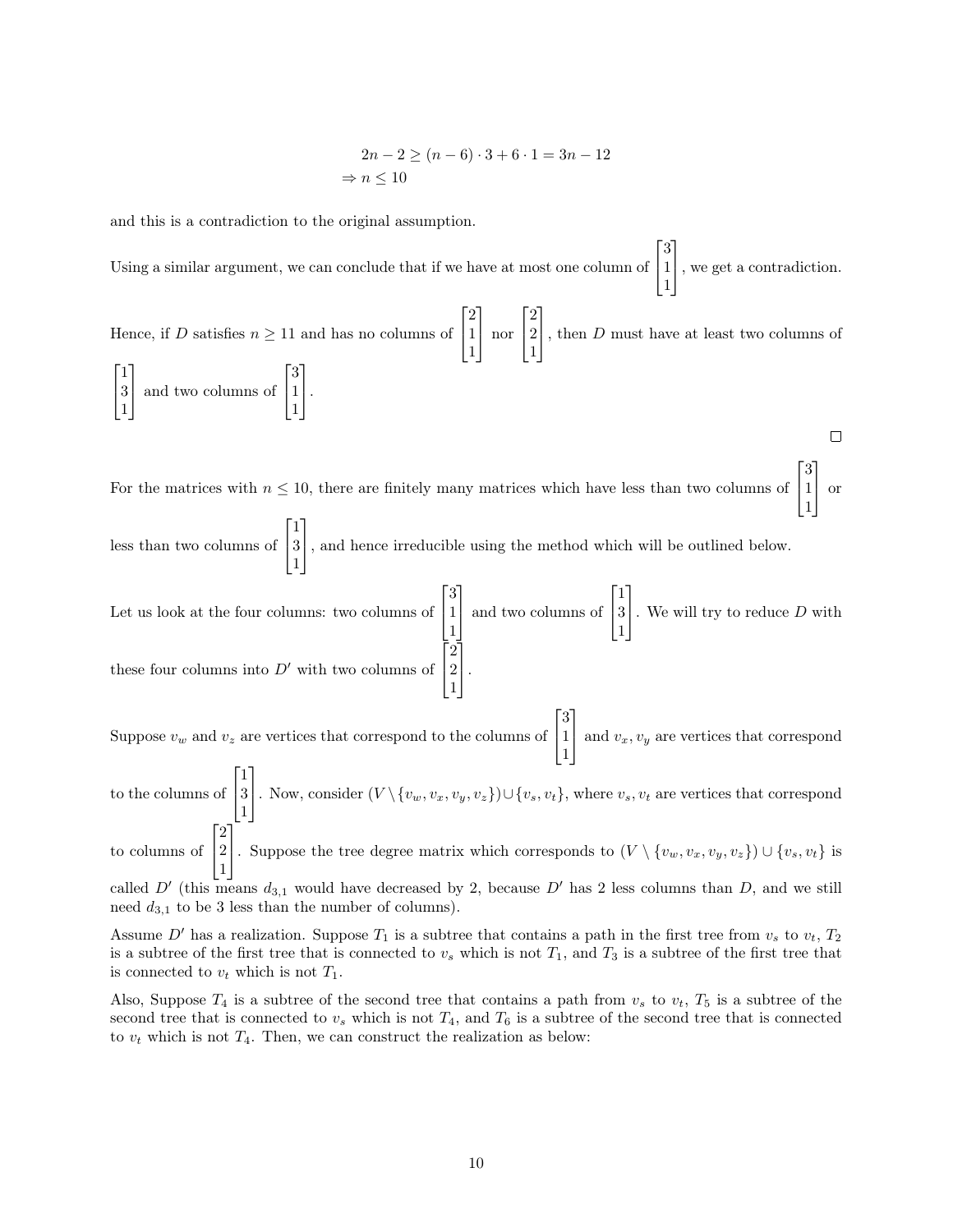

Fig 4. An outline of a realization of  $D'$ 

Then, we can expand  $D'$  to D by using the construction below:



Fig 5. An outline of a realization of D

For the third tree in  $D'$ , suppose  $v_s$  was connected to  $v_a$  and  $v_t$  was connected to  $v_b$ .

Then, in D, connect  $v_w$  with  $v_a$ ,  $v_y$  with  $v_b$  and connect  $v_x$  and  $v_z$  with  $v_1$  (so  $d_{3,1}$  will increase by 2).

Hence, if  $D'$  has a realization, then  $D$  also has a realization, so we can reduce  $D$  by converting four columns  $\sqrt{ }$ 1 2  $\Box$ into two columns of 2  $\vert \cdot$  $\overline{1}$ 1

As an example, consider the following matrix:

 $D =$  $\lceil$  $\overline{1}$ 1 2 3 3 1 3 1 3 1 1 1 1 3 2 1 3 1 3 1 3 1 1 8 1 1 1 1 1 1 1 1 2 2 1  $\overline{1}$ 

The process of reducing D to D', and constructing a realization of D from that of  $D'$  is shown below in Fig. 6.